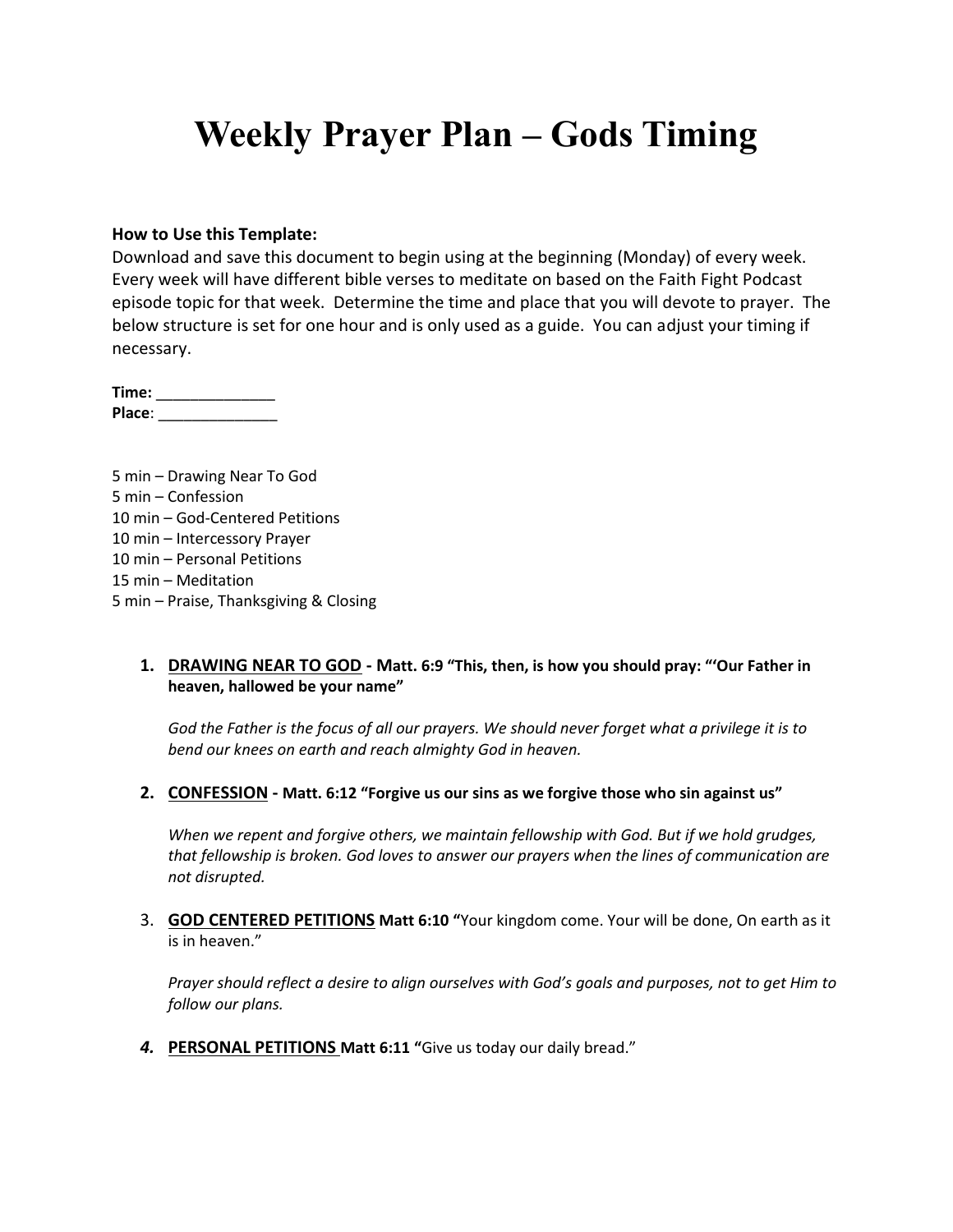*We are dependent upon the Lord for our needs and He wants us to come to Him with our requests.*

5. **MEDITATION Joshua 1:8** "Keep this Book of the Law always on your lips; meditate on it day and night, so that you may be careful to do everything written in it. Then you will be prosperous and successful."

*Meditation is thinking about the word of God to understand what it means in the context of the scripture and how it can apply to your life today. The Word of God is powerful enough to still be relevant in your life today even though it was written thousands of years ago.*

## **Read through the scripture passages for today as listed below:**

Meditational Verses Monday: Isaiah 40:12-31 Tuesday: Habakkuk 2:1- 3:19 Wednesday: Galatians 6:9-10 Thursday: Ecclesiastes 3:1-8 Friday: 1 Peter 5:1-11 Saturday: Psalm 27 Sunday: Genesis 21:1-7

**Once you have read the scripture for today, write down your answer to the questions below or any other insight/revelation that you receive in your prayer journal.** 

- 1. Is there a promise to claim?
- 2. Is there a lesson to learn?
- 3. Is there a blessing to enjoy?
- 4. Is there a command to obey?
- 5. Is there a sin to avoid?
- 6. Is there a new thought to carry with me?
- **6. PRAISE & THANKSGIVING 1 John 5:14-15** "This is the confidence we have in approaching God: that if we ask anything according to his will, he hears us. And if we know that he hears us whatever we ask—we know that we have what we asked of him."

We can end our prayer time with confidence that God has heard our prayer and will *answer in His perfect timing. Demonstrate your faith in Him by showing thanks before you see the answer to your prayers.*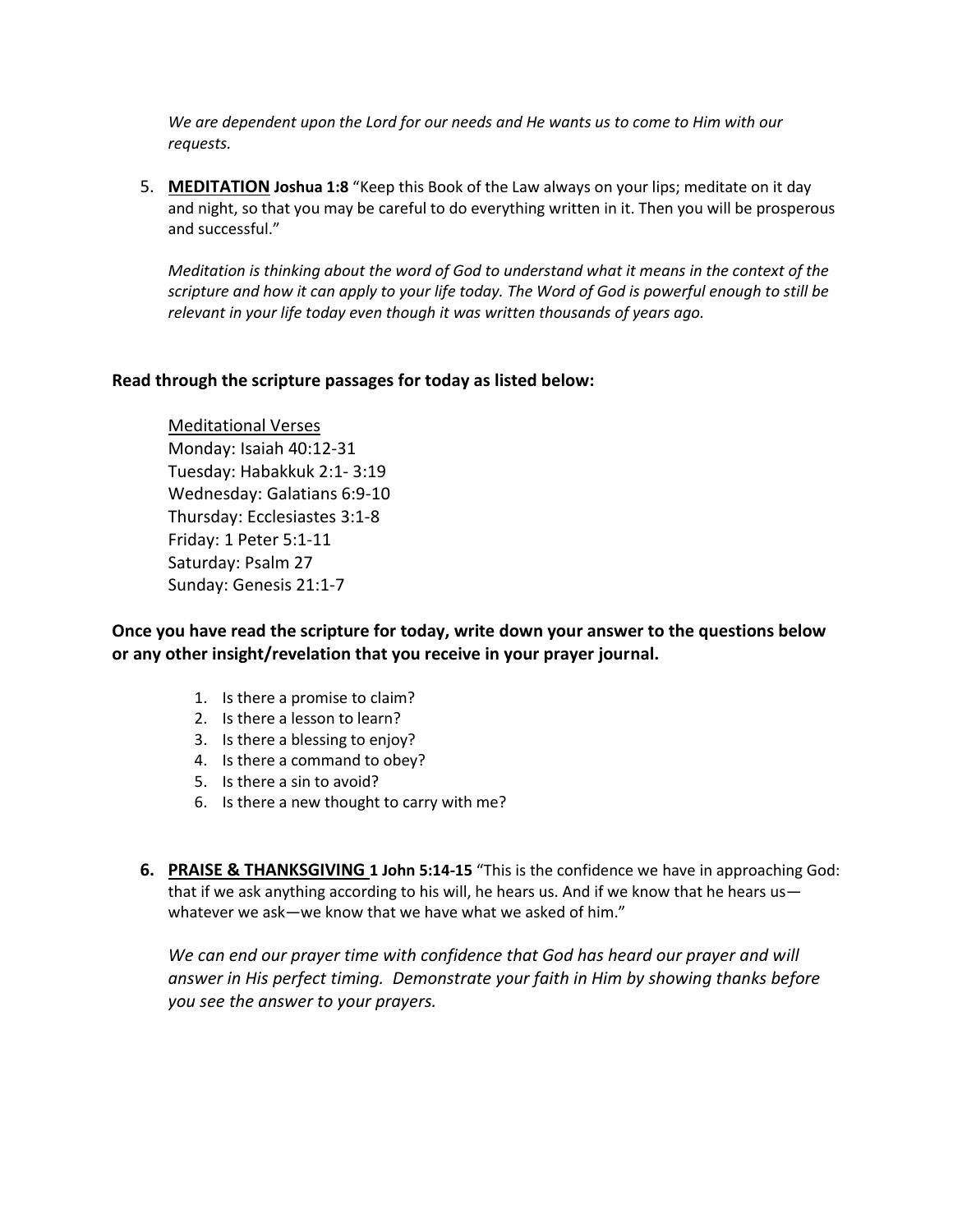# **Bible Verses & Notes - Gods Timing**

It's often one of the hardest things to do. Wait on God's timing. The reason why this might be so hard is because God never really tells us the exact time he's going to actually answer our prayer or do something. It just happens when he's ready. So the challenge for us is to wait until that time comes when we don't even know when that time will be. Thinking about this I could say that God probably does it like this to help us to develop our faith in him. But let's talk about Gods timing today.

*For still the vision awaits its appointed time; it hastens to the end—it will not lie. If it seems slow, wait for it; it will surely come; it will not delay. - Habakkuk 2:3*

God takes time to respond to his servant to let him in on what he's doing. The vision that God gave Habakkuk was for a specific time and he promised that it will come and will not delay when the time is perfect. We need to remember that Gods will cause the vision that he gave to c me to pass in the perfect time.

*But they who wait for the Lord shall renew their strength; they shall mount up with wings like eagles; they shall run and not be weary; they shall walk and not faint. - Isaiah 40:31*

While you are waiting for the promise of God to come to pass in your life you can stand on this verse that he will strengthen you as you wait.

### *For everything there is a season, and a time for every matter under heaven: - Ecclesiastes 3:1*

Timing is important. All the experiences listed in Ecclesiastes 3:1-8 are appropriate at certain times. The secret to peace with God is to discover, except, and appreciate God's perfect timing. Not doing this can lead to despair, rebellion, or moving ahead without God.

### *Wait for the Lord; be strong, and let your heart take courage; wait for the Lord! - Psalm 27:14*

At times when we were waiting on God's perfect timing, our heart may get wary but do not be passive about it. Waiting on God does not mean being passive; rather it's an active engagement of life's challenges within the revealed will of God as we hope for his deliverance.

### *For there is a time and a way for everything, although man's trouble lies heavy on him. - Ecclesiastes 8:6*

Timing matters. When you do some thing is often as important as what you do. For example if you have a comment about some thing or someone. Done in the right time it will be received correctly but if you do it in the wrong time it can have a negative impact.